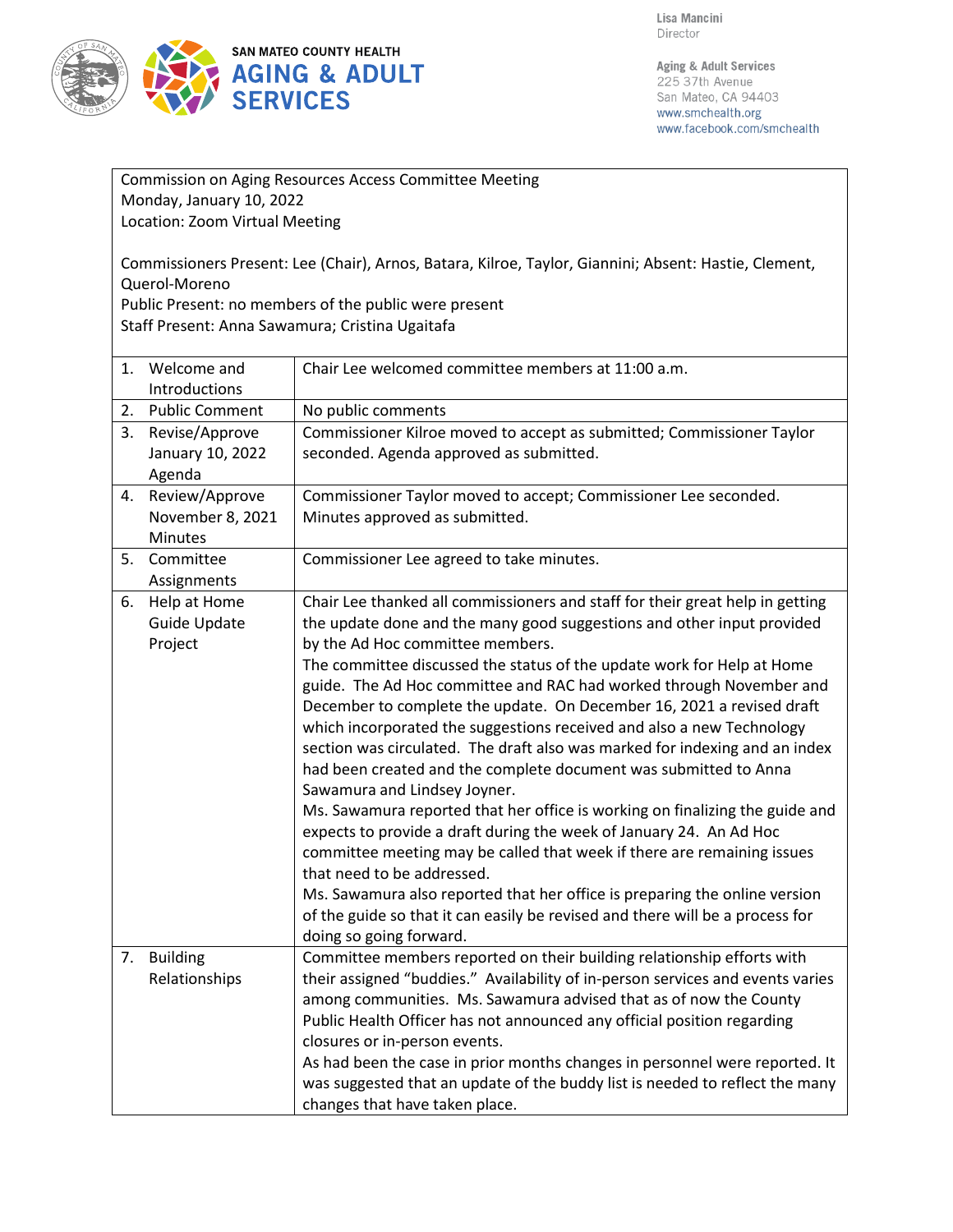

Aging & Adult Services 225 37th Avenue San Mateo, CA 94403 www.smchealth.org www.facebook.com/smchealth

|               |                  | The Committee discussed whether an anniversary event should be<br>suggested to the Commission to follow up on the April 2021 Meet and Greet,<br>to renew and update relationships, and to express the Commission's<br>continued commitment to the effort. It was decided to make a suggestion<br>for such an event to the Commission. Chair Lee will bring it to the Executive<br>Committee.<br>Commissioner Kilroe will be moving to the East Coast and resign from CoA.<br>She advised that her buddy relationships need to be reassigned.<br>Commissioner Giannini volunteered to take over these relationships and will                                                                                                                                                                                                                                                                                                                                                                                                                                                                                                                                                                                                                                                                                                                                                                                                                                                      |
|---------------|------------------|----------------------------------------------------------------------------------------------------------------------------------------------------------------------------------------------------------------------------------------------------------------------------------------------------------------------------------------------------------------------------------------------------------------------------------------------------------------------------------------------------------------------------------------------------------------------------------------------------------------------------------------------------------------------------------------------------------------------------------------------------------------------------------------------------------------------------------------------------------------------------------------------------------------------------------------------------------------------------------------------------------------------------------------------------------------------------------------------------------------------------------------------------------------------------------------------------------------------------------------------------------------------------------------------------------------------------------------------------------------------------------------------------------------------------------------------------------------------------------|
|               |                  | speak with Commissioner Kilroe.                                                                                                                                                                                                                                                                                                                                                                                                                                                                                                                                                                                                                                                                                                                                                                                                                                                                                                                                                                                                                                                                                                                                                                                                                                                                                                                                                                                                                                                  |
| 8.            | <b>RAC Goals</b> | The Committee discussed the goal of having a more diverse membership on<br>the Commission, and the current unfilled position as well as the upcoming<br>vacancy after Commissioner Kilroe leaves in March. Efforts have been made<br>by Commissioners to publish the opening to the East Palo Alto community<br>and there is consensus that further such efforts should be explored.<br>Ms. Sawamura reported that the County is working on updated guidelines<br>for all commissions and that the appointment process will be addressed and<br>is expected to become more streamlined. She will be attending a meeting on<br>January 13 on the topic.<br>The Committee then discussed the fact that several commissioners will be<br>termed out this year and there will be additional vacancies. Commissioners<br>can serve only for 12 years. Ms. Ugaitafa will provide a list of terms for all<br>commissioners. Ms. Sawamura will bring this issue, and the need to plan for<br>multiple vacancies, to the Executive Committee.<br>Commissioner Taylor reported on her idea of addressing openings on the<br>Commission to City Council meetings to invite people to apply, and her<br>conversation with Anne Keighran in which she learned that the Supervisors<br>may not wish Commissioners to participate in outreach in such ways. It was<br>decided to wait for the new guidelines for commissions before making any<br>systematic efforts to encourage applications. |
| 9.<br>Opening | Planning for Re- | The Committee discussed the fact that no in person events seem to be<br>coming up and that there is little information about Zoom meetings at which<br>the CoA might want to be present.<br>Commissioner Arnos volunteered to investigate upcoming events.<br>Ms. Ugaitafa reported that in the past Nicole Fernandez, the outreach<br>specialist, was tasked with collecting information about events at which the<br>Commission might want to staff a table, but that Nicole has left. Ms. Ugaitafa<br>volunteered to find out whether Nicole's replacement will be taking over this<br>task and will more generally report to the Committee on the process that<br>will be used to collect this information and how it can best be made<br>available to the Committee. She reported that Nicole had been engaged in<br>an effort to streamline the process when she left since announcements and<br>invitations are received by various County offices.                                                                                                                                                                                                                                                                                                                                                                                                                                                                                                                       |